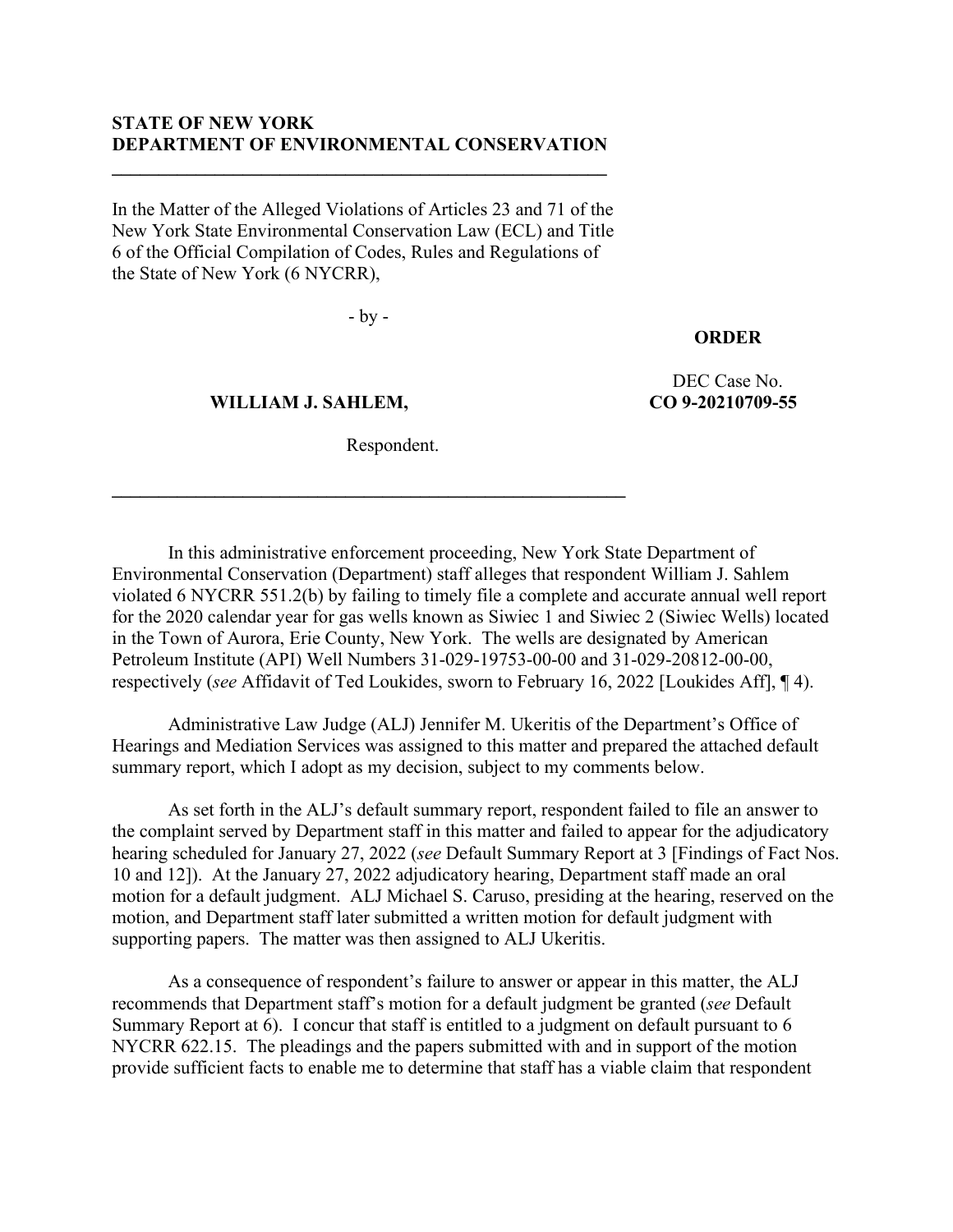failed to timely file an annual well report for the 2020 calendar year for the Siwiec Wells and, therefore, is in violation of 6 NYCRR 551.2(b).

Department staff correctly points out that the requirement to file annual well reports is important to determining the status of the State's resources given the potential or actual environmental harm that may result from the lack of accurate, annual information about well activity. The identification of non-producing wells for plugging is significant for the prevention of groundwater contamination (*see* Motion for Default Judgment, Exhibit A, Affirmation of Anne Haas, Esq., dated February 22, 2022, ¶ 13; *see also* Loukides Aff, ¶ 14).

Department staff, in its papers, sought a penalty of three thousand dollars (\$3,000), and the ALJ recommended that respondent William J. Sahlem be directed to pay this amount. ECL 71-1307(1) provides that any person who violates any provision of ECL article 23 or commits any offense described in ECL 71-1305 shall be liable for a penalty of up to eight thousand dollars (\$8,000) for the first day of violation and up to two thousand dollars (\$2,000) per day for each day the violation continues. ECL 71-1305(2) provides that it is unlawful for any person to violate any rule or regulation promulgated pursuant to ECL article 23, which would include the regulatory requirement at issue here - 6 NYCRR 551.2(b).

In other proceedings of this nature, Department staff has requested civil penalties (*see Matter of Sahlem*, Order of the Commissioner, January 4, 2021, at 3; *Matter of Gilray*, Order of the Commissioner, March 4, 2015, at 2; and *Matter of Buffalo China, Inc.*, Order of the Commissioner, October 27, 2013, at 2). In those cases, a civil penalty of \$1,500 was assessed for each time that a well owner or operator failed to timely submit an annual well report.

The record demonstrates that respondent William J. Sahlem, who failed to submit a timely and complete report for the Siwiec Wells for the calendar year 2020, also failed to file his 2016-2019 annual well reports and was the subject of prior Commissioner's Orders dated January 4, 2021 (2016-2018 annual well reports) and May 26, 2021 (2019 annual well report). Notwithstanding the efforts of Department staff to obtain respondent's compliance, including numerous written and oral reminders, nothing in this record indicates that respondent filed report for the 2020 calendar year *(see e.g.* Default Summary Report at 3 [Findings of Fact Nos. 4-12). This history of noncompliance warrants the higher civil penalty of three thousand dollars  $($3,000)$  requested here and that penalty is consistent with ECL 71-1307(1), the Department's Civil Penalty Policy (DEE-1), dated June 20, 1990, and administrative precedent (*see* Default Summary Report at 5; Affirmation of Anne Haas, Esq., dated February 22, 2022, ¶¶ 9-16).

Based on the record before me, the recommended penalty is authorized and appropriate. I direct that respondent submit the civil penalty of three thousand dollars (\$3,000) to the Department within thirty (30) days of the service of this order upon respondent. In addition, within thirty (30) days of the service of this order upon respondent, respondent William J. Sahlem is directed to submit a complete and accurate well report for the Siwiec Wells for calendar year 2020 to the Department.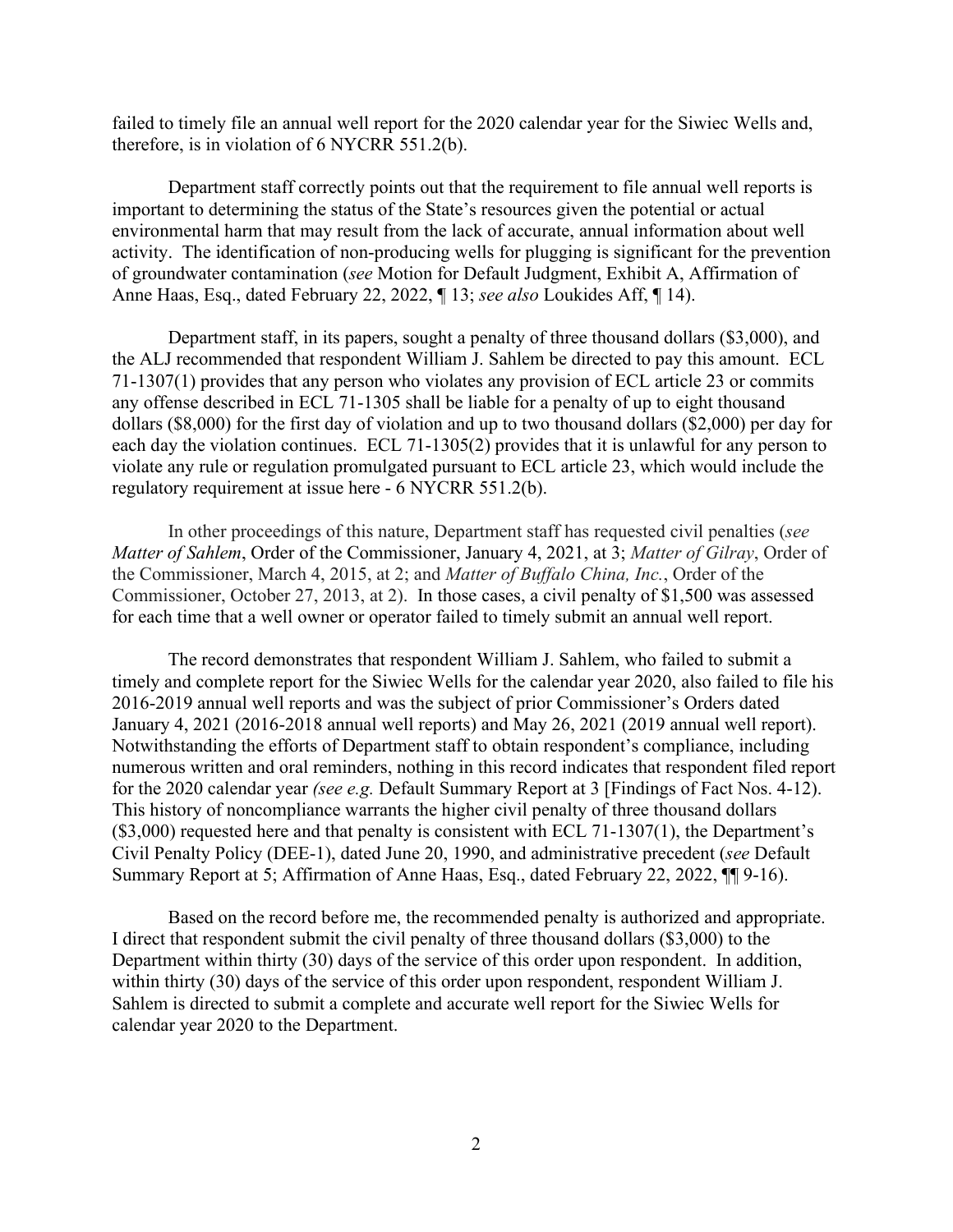**NOW, THEREFORE,** having considered this matter and being duly advised, it is **ORDERED** that:

- I. Department staff's motion for a default judgment pursuant to 6 NYCRR 622.15 is granted. By failing to answer or appear in this proceeding, respondent William J. Sahlem waived his right to be heard at the hearing.
- II. Based on the pleadings and papers submitted with and in support of Department staff's motion, respondent William J. Sahlem is determined to have violated 6 NYCRR 551.2(b), by failing to timely file a complete and accurate annual well report for the 2020 calendar year for the Siwiec Wells (API Well Numbers 31-029- 19753-00-00 and 31-029-20812-00-00).
- III. Within thirty (30) days of the service of this order upon respondent William J. Sahlem, respondent shall submit to the Department a complete and accurate annual well report for the two-referenced Siwiec Wells for the 2020 calendar year.
- IV. Respondent William J. Sahlem is hereby assessed a civil penalty in the amount of three thousand dollars (\$3,000), to be paid within thirty (30) days of the service of this order upon respondent. Payment is to be by certified check, cashier's check or money order made payable to the New York State Department of Environmental Conservation at the address noted in paragraph V of this order.
- V. The annual well report and civil penalty payment shall be sent to the following address:

New York State Department of Environmental Conservation Division of Mineral Resources Oil and Gas Compliance Enforcement Section 625 Broadway, 3rd Floor Albany, New York 12233-6500 Attn: Theodore N. Loukides, Chief.

VI. Any questions or other correspondence regarding this order shall also be addressed to Theodore N. Loukides at the address referenced in paragraph V of this order.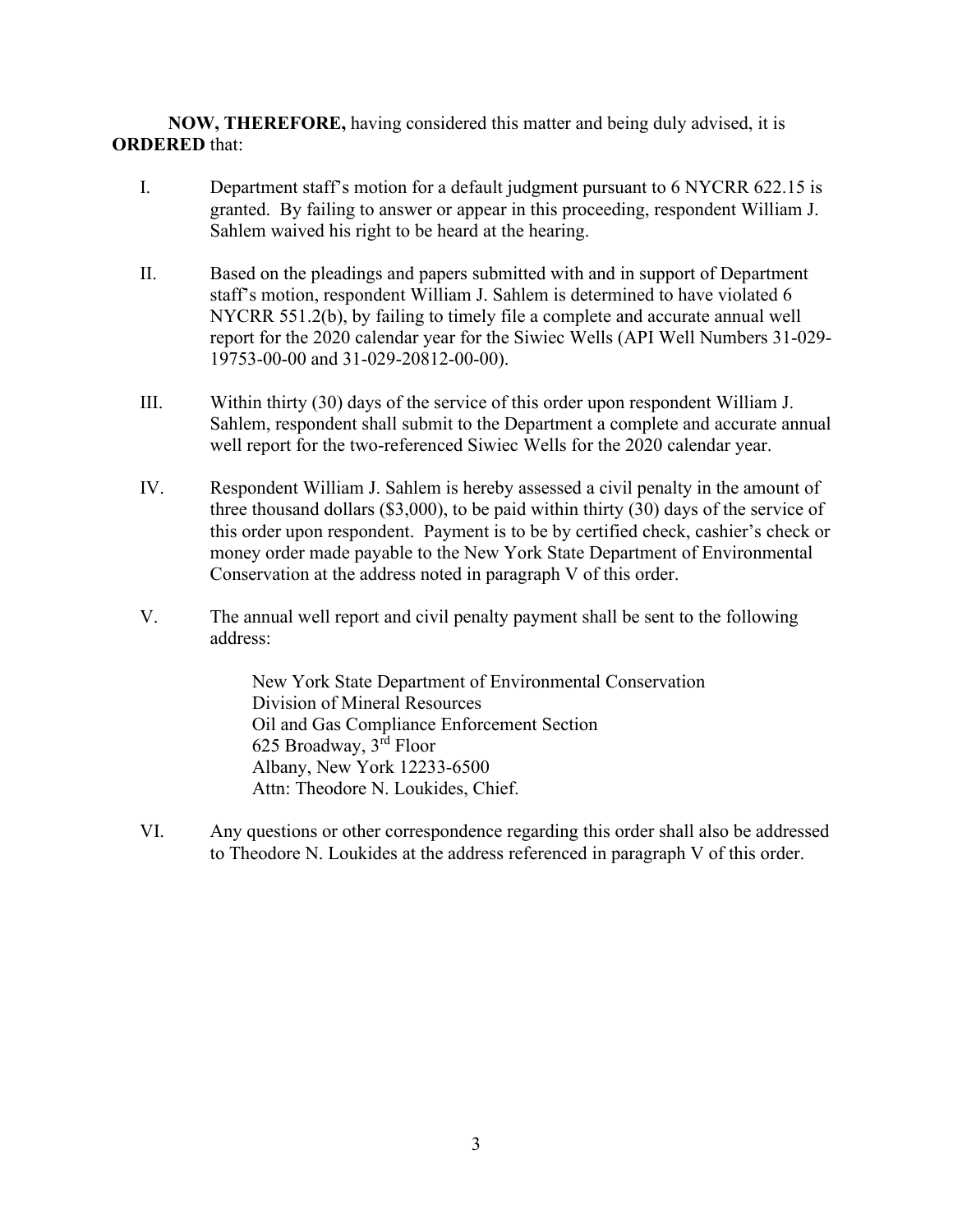VII. The provisions, terms and conditions of this order shall bind respondent William J. Sahlem and respondent's agents, successors and assigns, in any and all capacities.

> For the New York State Department of Environmental Conservation

By:  $/s/$ Basil Seggos Commissioner

Dated: May 4, 2022 Albany, New York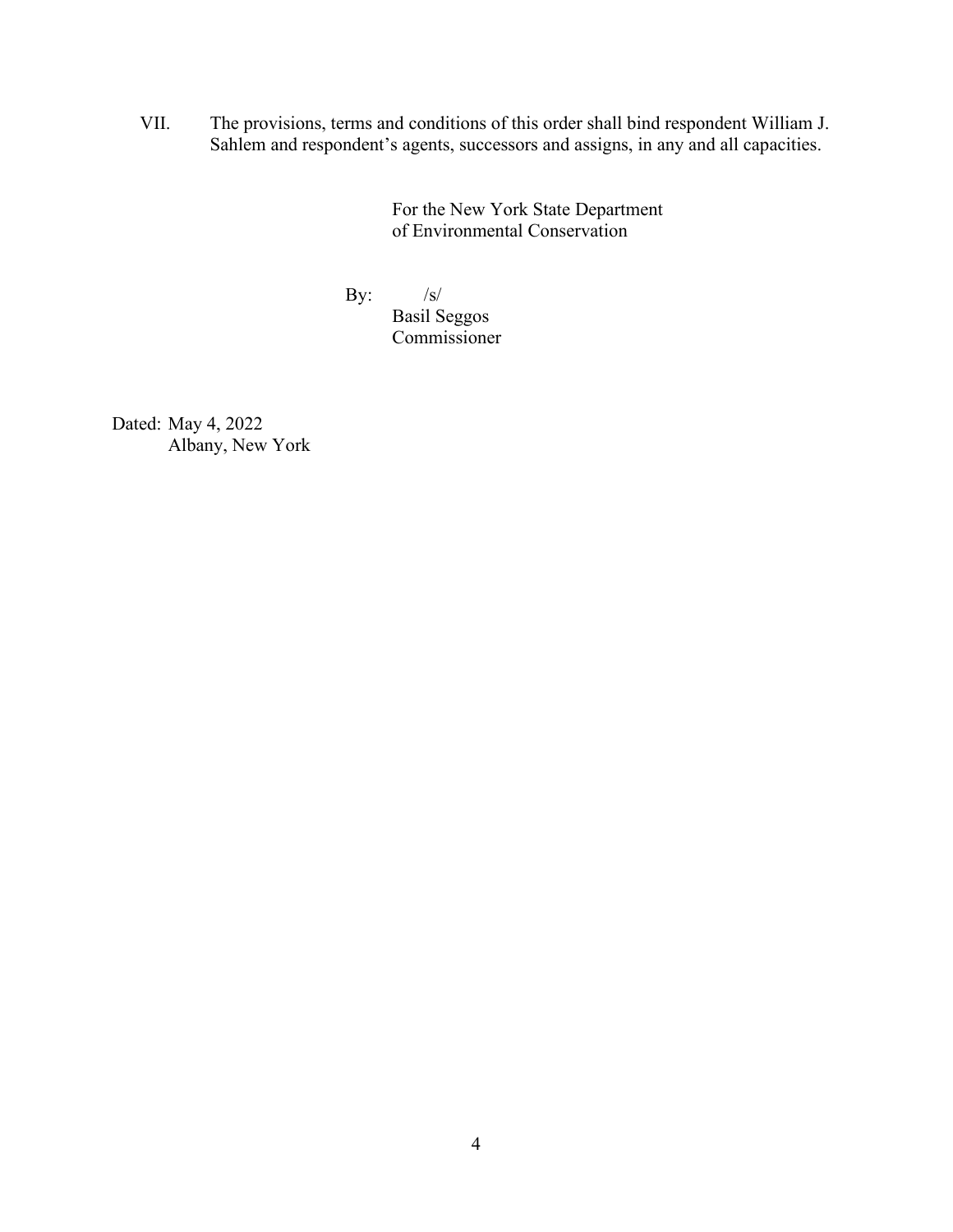## STATE OF NEW YORK DEPARTMENT OF ENVIRONMENTAL CONSERVATION

In the Matter of the Alleged Violation of Articles 23 and 71 of the Environmental Conservation Law of the State of New York and Title 6 of the Official Compilation of Codes, Rules and Regulations of the State of New York

-by-

# **WILLIAM J. SAHLEM,**

 $\mathcal{L}_\mathcal{L}$ 

Respondent.

**DEFAULT SUMMARY REPORT Case No. CO 9-20210709-55**

Appearance of Counsel:

- Thomas S. Berkman, Deputy Commissioner and General Counsel (Anne Haas, Senior Attorney, of counsel) for staff of the Department of Environmental Conservation
- No appearance for the Respondent

# **Procedural History**

Staff of the New York State Department of Environmental Conservation (Department) served William J. Sahlem (respondent) with a notice of hearing and complaint dated November 22, 2021 (complaint), alleging a violation of ECL 71-1305(2) and 6 NYCRR 551.2(b), for failure to file timely an annual well report for the 2020 calendar year for wells known as the Siwiec 1 and Siwiec 2 (Siwiec Wells) located in the Town of Aurora, Erie County, New York. The wells are designated by American Petroleum Institute (API) Well Numbers 31-029-19753-00-00 and 31-029-20812-00-00, respectively.

The complaint seeks an order of the Commissioner:

- finding that respondent committed the alleged violation;
- requiring respondent to pay a civil penalty in the amount of \$3,000; and
- directing respondent to submit a complete and acceptable annual well report to the Department for calendar year 2020;
- granting such other relief as the Commissioner shall deem appropriate.

Service of the notice of hearing and complaint was made by certified mail and was received by respondent on November 26, 2021 (*see* 6 NYCRR 622.3[a][3]). Respondent failed to answer the complaint as directed in the notice of hearing. (*See* affirmation of Anne Hass [Hass Aff.], dated February 22, 2022, 13. As stated in staff's notice of hearing, a virtual adjudicatory hearing was convened before Administrative Law Judge (ALJ) Michael Caruso on January 27,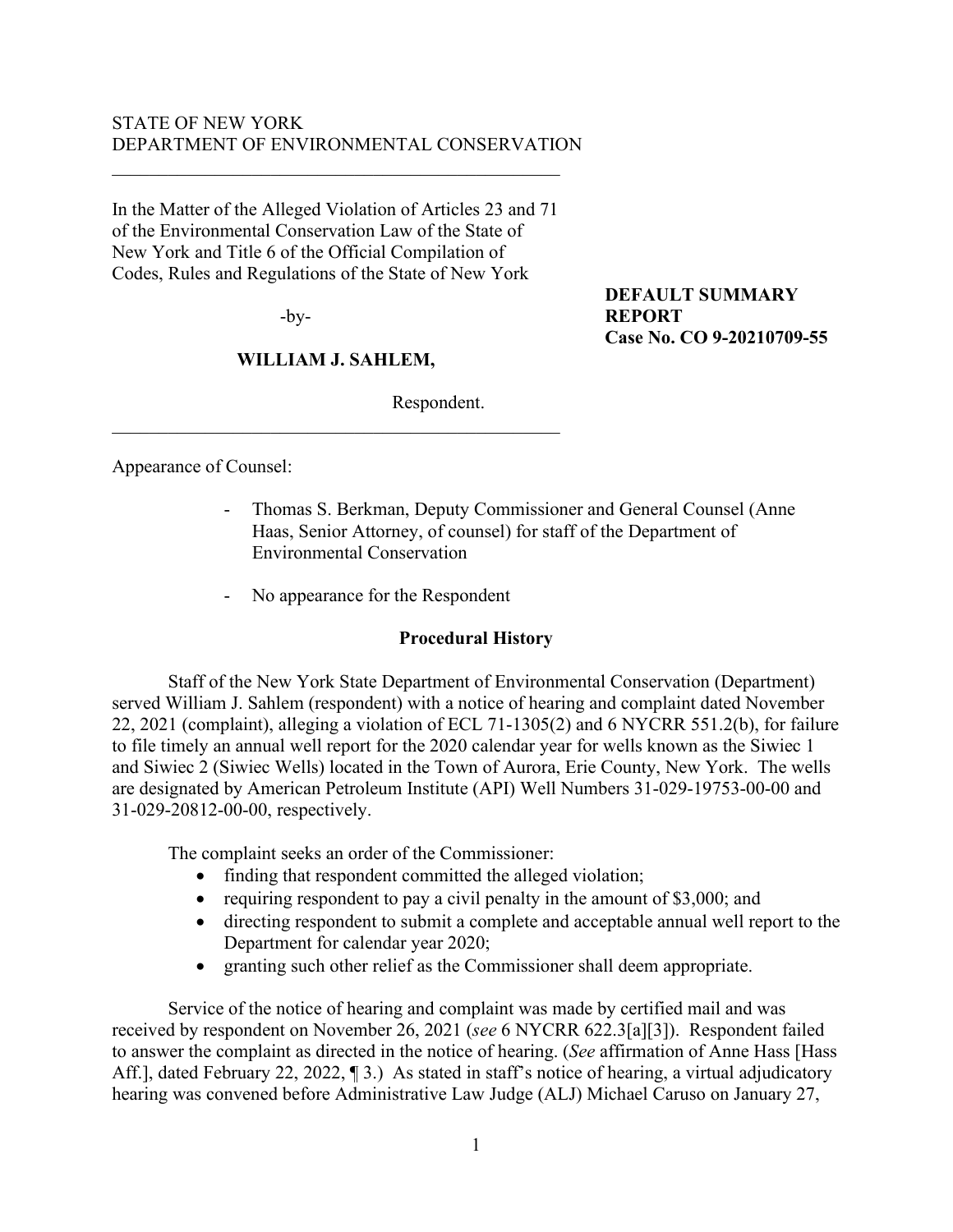2022. (*See* Hass Aff. ¶ 2, and Exhibit B.) Department Staff was represented by Anne Hass, Esq., Office of General Counsel, New York State Department of Conservation, 625 Broadway, Albany, New York. No one appeared on behalf of the respondent. (*See* Hass Aff. ¶ 4.)

ALJ Caruso noted for the record that respondent had failed to answer the complaint and failed to appear for the adjudicatory hearing. Department staff moved orally for a default judgment pursuant to 6 NYCRR 622.15. ALJ Caruso reserved on the oral motion, allowing the record to remain open for Department staff to submit the documentation required by 6 NYCRR 622.15(b). By cover letter dated February 22, 2022, staff submitted a written motion for a default judgment with supporting papers (*see* Appendix A, attached hereto [listing documents submitted on motion]). Department staff served the motion and supporting papers on respondent by first class mail on or about February 22, 2022 (*see* affidavit of service of Melissa Evans, sworn to February 22, 2022). Respondent did not respond to the motion. This matter was then assigned to me.

## **Applicable Regulatory Provisions**

Section 551.2(b) of 6 NYCRR, "Production and purchase reports," states "[e]ach person who first produces, sells or purchases oil and gas produced in the State and the operator of each gas storage facility in the State must file with the department on a form the department prescribes a statement of the oil and gas produced, sold, purchased or stored. The information contained in this statement must be compiled on a calendar year basis and must be filed no later than March 31st next following the close of the calendar year, unless the department requires otherwise."

### **Findings of Fact**

- 1. Theodore Loukides is an employee of the Department and is a Mineral Resources Specialist 4 in the Department's Division of Mineral Resources. Mr. Loukides is the Section Chief of the Oil and Gas Compliance and Enforcement Section in the Division's Bureau of Resource Development and Reclamation. Mr. Loukides's duties include the administration of the provisions of ECL article 23 and 6 NYCRR part 550, et seq. including reporting requirements. Mr. Loukides has access to and is custodian of Department records relating to the operation of oil and gas wells, including all annual well reports (AWRs) submitted to the Department. (*See* affidavit of Ted Loukides [Loukides Aff.], sworn to February 16, 2022, ¶¶ 1-3.)
- 2. Respondent William J. Sahlem maintains an address at 190 Reserve Road, West Seneca, New York. (*See* Loukides Aff. ¶ 5 and Exhibits 2, 3.)
- 3. Respondent operates the wells designated as API Well Numbers 31-029-19753-00-00 and 31-029-20812-00-00 and known as the Siwiec Wells, located in the town of Aurora, Erie County, New York. (*See* Loukides Aff. ¶¶ 4, 5, 6, Exhibits 1, 2, 3.)
- 4. Respondent is required to file AWRs with the Department for each calendar year for each well respondent operates on a form supplied by the Department, as typified by Loukides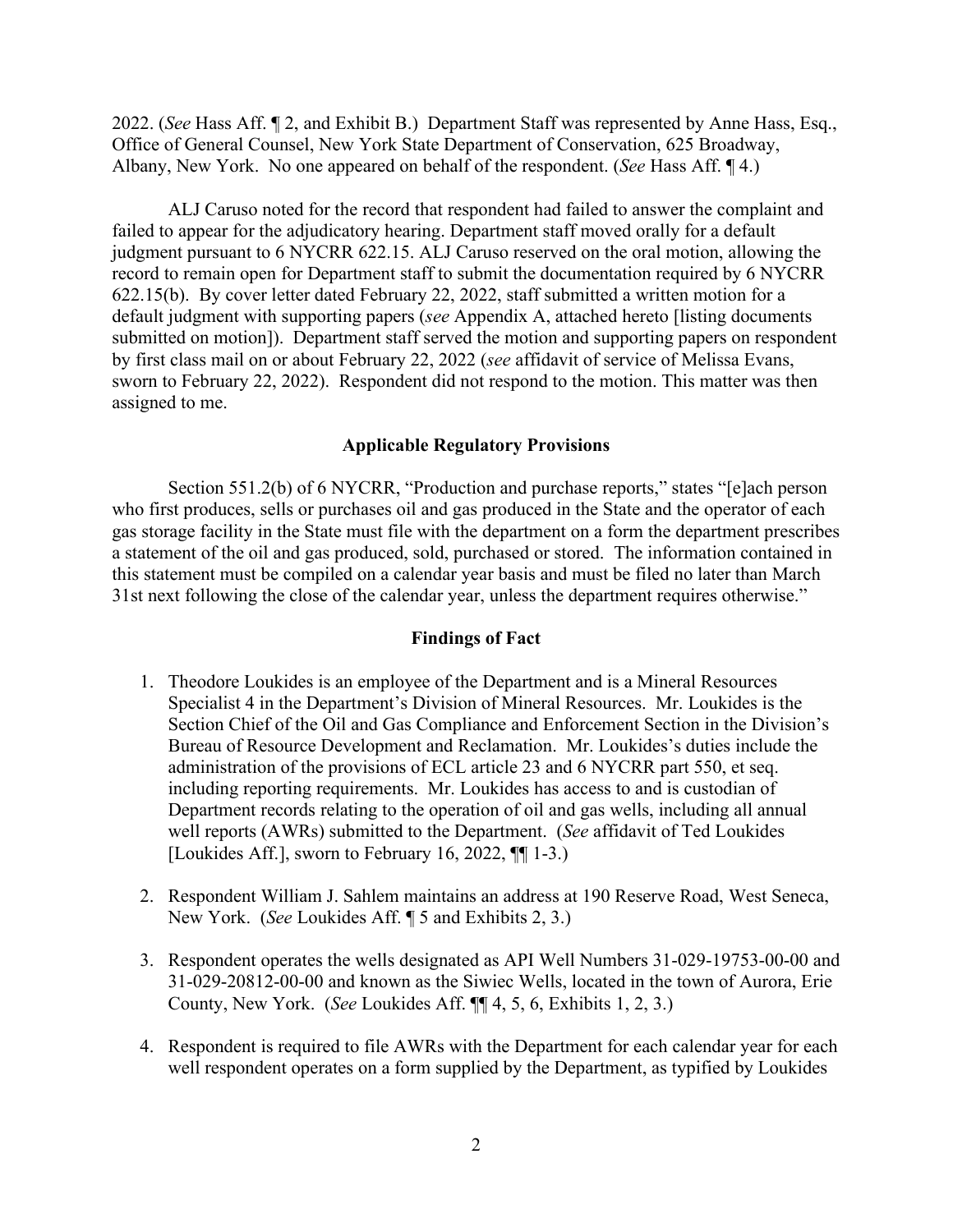Aff. Exhibit 4 (AWRs sent to respondent for the 2020 calendar year). (*See* Loukides Aff. ¶¶ 4, 7, Exhibit 4.)

- 5. On January 22, 2021, Department staff mailed respondent a cover letter and AWR forms for the 2020 calendar year, pre-printed with respondent's name, address and well information. The cover letter reminded respondent to file the completed AWRs by March 31, 2021. Respondent failed to submit the 2020 AWRs by March 31, 2021. (*See* Loukides Aff. ¶¶ 7, 8, Exhibit 4.)
- 6. On July 26, 2021, Department staff mailed respondent a notice of violation (NOV) advising respondent that respondent had failed to file acceptable AWRs by March 31, 2021. Included with the NOV was an order on consent to settle the matter within thirty days. The NOV advised respondent of the potential penalties for failing to submit the required AWRs along with the signed order on consent. Respondent failed to submit the missing AWRs or respond to the July 26, 2021 notice. The notice of violation and consent order were mailed by certified mail return receipt requested. USPS tracking confirmed respondent received the NOV on July 29, 2021. (*See* Loukides Aff. ¶ 11, Exhibit 6.)
- 7. Department staff also tried to reach respondent by phone on September 21, 2021, but received no answer and left a voice mail reminding respondent that the Department had not received his AWRs, the order on consent, or penalty payment. (*See* Loukides Aff. ¶ 12.)
- 8. As of February 16, 2022, the Department had not received respondent's 2020 AWRs. (*See* Loukides Aff. ¶ 13.)
- 9. As shown by the affidavit of service of Melissa Evans, sworn to January 3, 2022, Department staff served the notice of hearing, complaint, statement of readiness, order on consent and invoice, on respondent by certified mail, pursuant to 6 NYCRR 622.3(a)(3), which was received by respondent on November 26, 2021. (*See* Haas Aff. Exhibit C.)
- 10. Respondent did not answer the complaint. (*See* Haas Aff. ¶ 3.)
- 11. Pursuant to the notice of hearing, a virtual hearing was convened on January 27, 2022. (*See* Haas Aff. ¶2 and Exhibit B)
- 12. Respondent failed to appear at the January 27, 2022, hearing. (*See* Haas Aff. ¶ 4; hearing record.)
- 13. On June 4, 2021, the Commissioner issued an order finding respondent violated 6 NYCRR 551.2(b) for failing to timely file an AWR for the 2019 calendar year. (*See* Haas Aff. ¶ 9, Exhibit E.)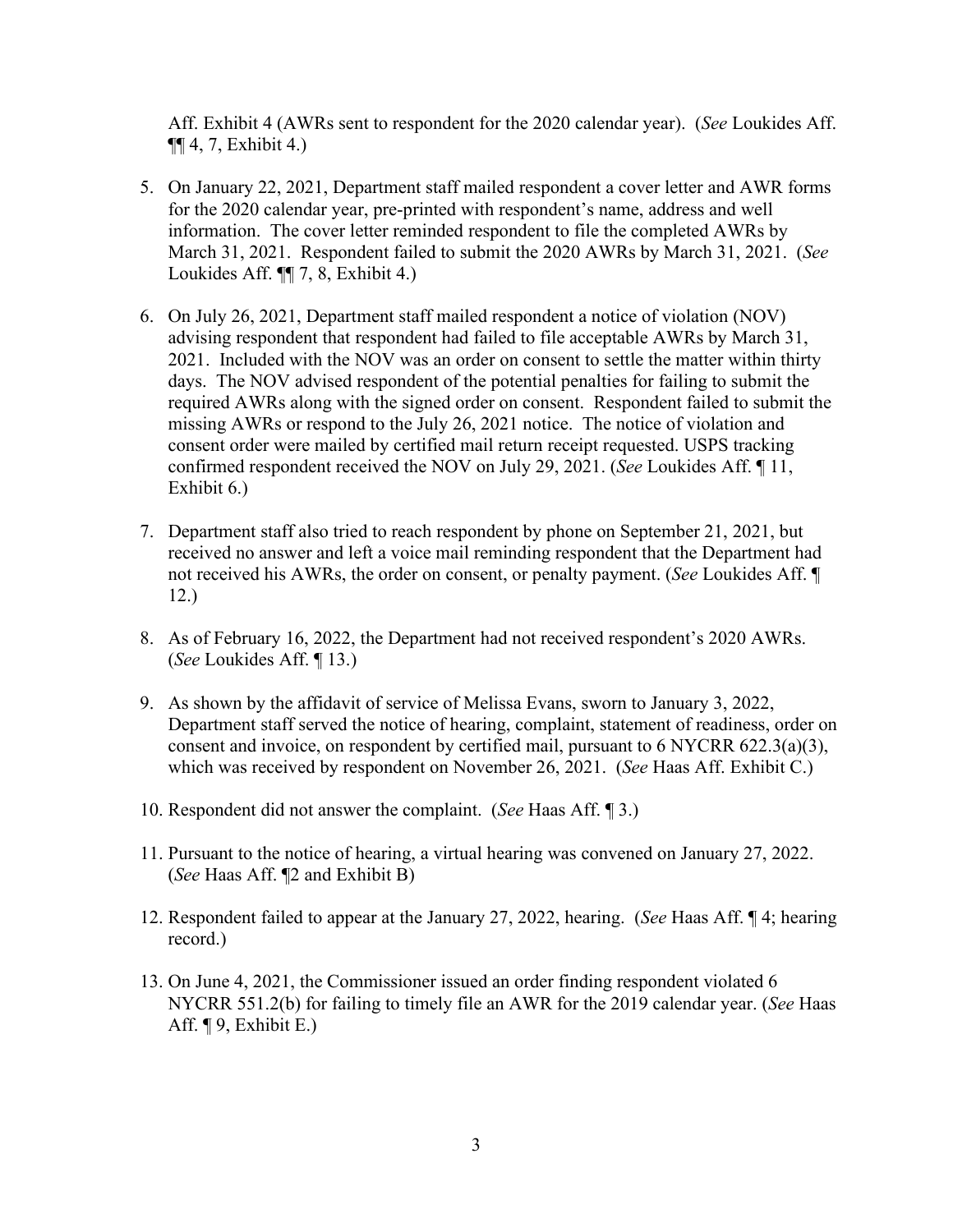14. On January 4, 2021, the Commissioner issued an order finding respondent violated 6 NYCRR 551.2(b) for failing to timely file AWRs for the 2016 through 2018 calendar years. (*See* Haas Aff. ¶ 9, Exhibit D.)

#### **Discussion**

A respondent upon whom a complaint has been served must serve an answer within 20 days of receiving a notice of hearing and complaint (*see* 6 NYCRR 622.4[a]). A respondent's failure to file a timely answer "constitutes a default and a waiver of respondent's right to a hearing" (6 NYCRR 622.15[a]). In addition, attendance by a respondent at a scheduled prehearing conference or hearing is mandatory, and failure to attend constitutes a default and a waiver of the opportunity for a hearing (*see* 6 NYCRR 622.8[c]; *see also* 6 NYCRR 622.15[a] ["A respondent's … failure to appear at the hearing or the pre-hearing conference … constitutes a default and waiver of respondent's right to a hearing"]).

Upon a respondent's failure to answer a complaint or failure to appear for a pre-hearing conference or hearing, Department staff may make a motion to an ALJ for a default judgment. Such motion must contain:

> "(1) proof of service upon respondent of the notice of hearing and complaint or such other document which commenced the proceeding;

"(2) proof of respondent's failure to appear or failure to file a timely answer;

 $(3)$  consistent with CPLR 3215(f), proof of the facts sufficient to support the violations alleged and enable the ALJ and commissioner to determine that staff has a viable claim;

"(4) a concise statement of the relief requested;

"(5) a statement of authority and support for any penalty or relief requested; and

" $(6)$  proof of mailing the notice required by [6 NYCRR 622.15(d)], where applicable."

(*see* 6 NYCRR 622.15[b][1] - [6]).

As the Commissioner has held, "a defaulting respondent is deemed to have admitted the factual allegations of the complaint and all reasonable inferences that flow from them" (*Matter of Alvin Hunt, d/b/a Our Cleaners*, Decision and Order of the Commissioner, July 25, 2006, at 6 [citations omitted]). In addition, in support of a motion for a default judgment, staff must "provide proof of the facts sufficient to support the claim[s]" alleged in the complaint. (*Matter of Queen City Recycle Center, Inc.*, Decision and Order of the Commissioner, December 12, 2013, at 3.) Staff is required to support its motion for a default judgment with enough facts to enable the ALJ and the Commissioner to determine that staff has a viable claim (*see Matter of Samber Holding Corp.*, Order of the Commissioner, March 12, 2018 [*Samber*], at 1 [citing *Woodson v Mendon Leasing Corp.*, 100 NY2d 62, 70-71 (2003)]; *see also* 6 NYCRR 622.15[b][3], CPLR 3215[f]).

The record establishes that: (i) Department staff served the notice of hearing and complaint upon respondent; (ii) respondent failed to file an answer to the complaint, as directed in the cover letter and notice of hearing served with the complaint, and respondent failed to appear for the adjudicatory hearing scheduled on January 27, 2022, as directed in the notice of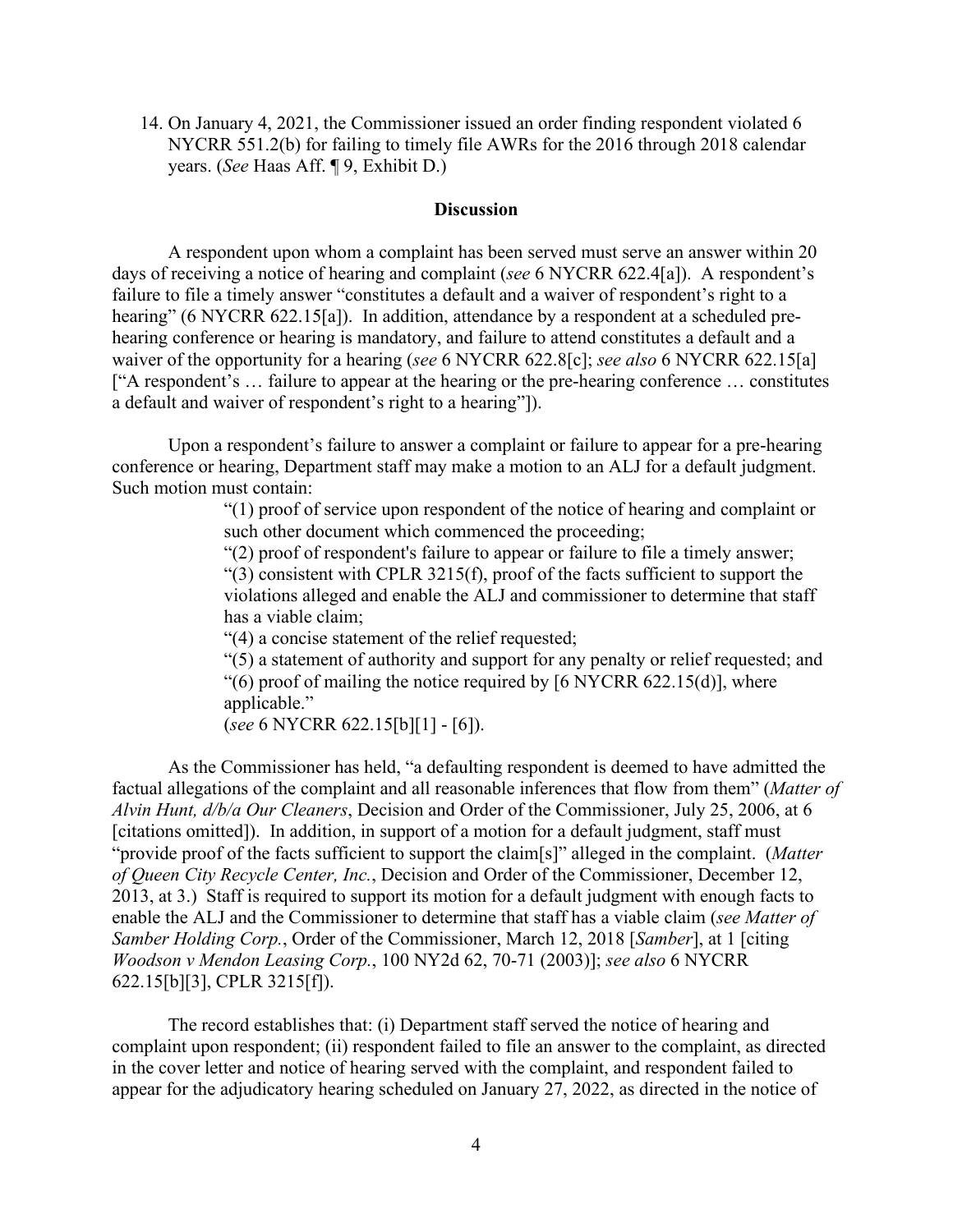hearing; (iii) Department staff's papers provide proof of the facts sufficient to support the violations alleged and enable me to determine that staff has a viable claim; (iv) Department staff's papers include a concise statement of the relief requested (*see* motion for default judgment, wherefore clause; Haas Aff. Exhibit B [complaint]); (v) staff's motion includes a statement of authority and support for the penalty and relief requested (*see* Haas Aff. ¶¶ 9-16); and (vi) Department staff provided proof of service of the motion papers on respondent (*see* affidavit of service of Melissa Evans, sworn to February 22, 2022). Respondent did not file or serve a response to staff's motion. Based upon the foregoing, the Department is entitled to a default judgment in this matter pursuant to the provisions of 6 NYCRR 622.15.

Department staff's submissions in support of the motion for a default judgment provide proof of facts sufficient to enable me to determine that staff has a viable claim that respondent failed to timely file a complete and accurate AWR for the 2020 calendar year for respondent's Siwiec wells, in violation of 6 NYCRR 551.2(b).

Staff's complaint requested a total civil penalty of three thousand dollars (\$3,000). Staff's submissions on the motion for a default judgment elaborate on the requested civil penalty, discussing the Department's Civil Penalty Policy, DEE-1, and administrative precedent concerning similar violations (*see* Haas Aff. ¶¶ 9-16). Department staff typically seeks a penalty of one thousand five hundred dollars (\$[1](#page-8-0),500) for the failure to submit an AWR.<sup>1</sup> Here, however, respondent has a history of noncompliance as exemplified by the January 4, 2021 and June 4, 2021, orders of the Commissioner (*see* Haas Aff. ¶9, Exhibits D and E). Therefore, staff applied respondent's history of noncompliance as an aggravating factor in support of staff's three-thousand-dollar (\$3,000) penalty request. Department staff asserts that reporting requirements, such as those at issue here, provide the Department with important information about the status of the State's resources. According to Department staff, the failure to timely submit AWRs may result in potential and actual environmental harm. Staff explains that the AWRs identify non-producing wells for plugging, and that the failure to plug non-producing wells may result in contamination of groundwater with petroleum products, and the release of harmful greenhouse gases. In addition, Department staff transmits production information to affected State agencies and local governments for real property tax purposes. (*See* Haas Aff. ¶ 13; Loukides Aff. ¶ 14.)

ECL 71-1307(1) provides that any person who violates any provision of ECL article 23 or commits any offense described in ECL 71-1305 shall be liable for a penalty of up to eight thousand dollars (\$8,000) for the first day of violation and up to two thousand dollars (\$2,000) per day for each day the violation continues. ECL 71-1305(2) provides that it is unlawful for any person to violate any rule or regulation promulgated pursuant to ECL article 23, which would include the regulatory requirement at issue here -- 6 NYCRR 551.2(b). Department staff's proposed civil penalty of three thousand dollars (\$3,000) is consistent with the Department's Civil Penalty Policy (DEE 1, issued June 20, 1990) as well as applicable provisions of ECL article 71 and prior Commissioner orders. Furthermore, staff demonstrated the importance of AWRs to the regulatory scheme. The Commissioner has previously held that "the timely filing

<span id="page-8-0"></span><sup>1</sup> *See Matter of Sahlem*, Order of the Commissioner, January 4, 2021, *Matter of Gilray*, Order of the Commissioner, March 4, 2015, and *Matter of Buffalo China, Inc.*, Order of the Commissioner, October 27, 2013. For each demonstrated violation, the Commissioner assessed a civil penalty of \$1,500. (Haas Aff. ¶ 14).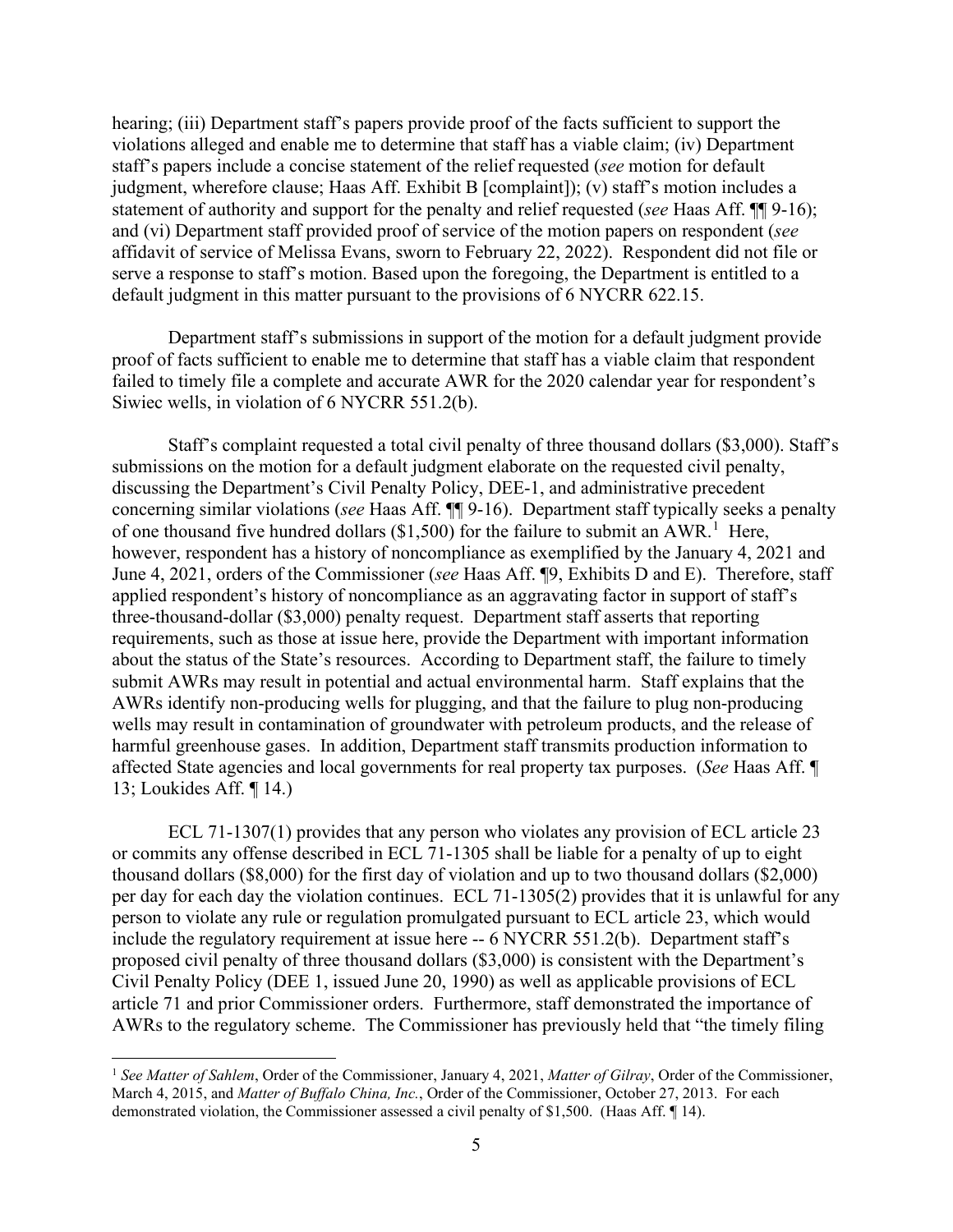of complete and accurate AWRs is critical to the regulatory requirements of this program" (*see Buffalo China, Inc.*, Order of the Commissioner, October 27, 2013, at 2). Accordingly, I conclude that the penalty of three thousand dollars (\$3,000) requested by Department staff, is supported and appropriate.

# **Conclusion of Law**

By failing to timely file a complete and accurate annual well report for the 2020 calendar year for the Siwiec Wells, respondent William J. Sahlem violated 6 NYCRR 551.2(b).

#### **Recommendation**

Based upon the foregoing, I recommend that the Commissioner issue an order:

- 1. granting Department staff's motion for default;
- 2. holding that respondent William J. Sahlem violated 6 NYCRR 551.2(b) by failing to timely file a complete and accurate annual well report for the 2020 calendar year for respondent's Siwiec wells (API Well Numbers 31-029-19753-00-00 and 31-029- 20812-00-00);
- 3. directing respondent William J. Sahlem to submit a complete and accurate annual well report for the 2020 calendar year within thirty (30) days of the service of the Commissioner's order upon respondent;
- 4. directing respondent William J. Sahlem to pay a civil penalty in the amount of three thousand dollars (\$3,000) within thirty days (30) of the service of the Commissioner's order upon respondent; and
- 5. directing such other and further relief as he may deem just and appropriate.

 $\sqrt{s}$ Jennifer M. Ukeritis Administrative Law Judge

Dated: April 22, 2022 Albany, New York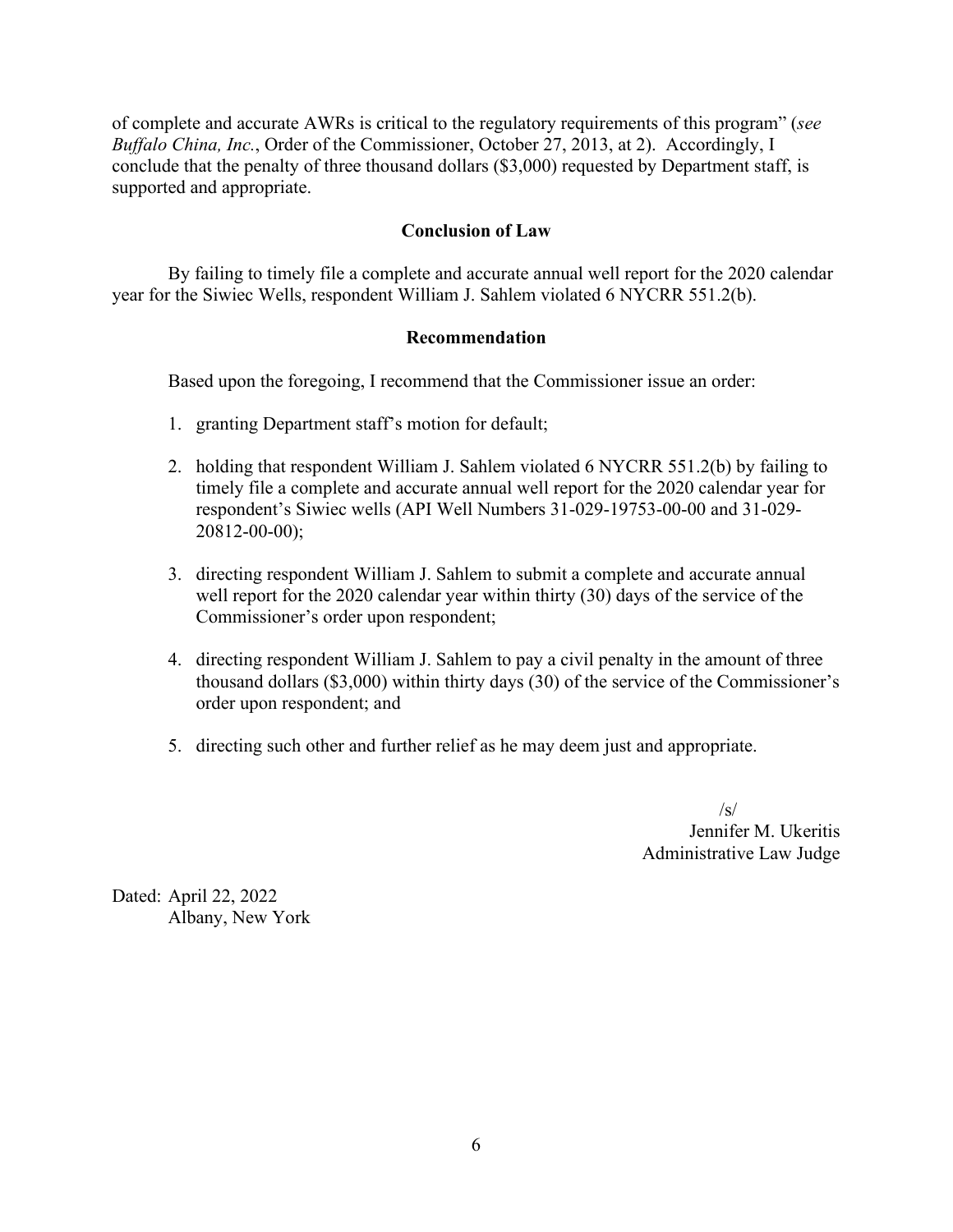### **APPENDIX A**

## *Matter of William J. Sahlem* DEC Case No. CO 9-20210709-55 Motion for Default Judgment

- 1. Cover Letter, dated February 22, 2022, from Anne Haas, Esq filing and attaching staff's motion papers
- 2. Affidavit of service of Melissa Evans, sworn to February 22, 2022 (default motion papers)
- 3. Notice of Motion for Default Judgment, dated February 22, 2022
- 4. Motion for Default Judgment, dated February 22, 2022, attaching exhibit A Affirmation of Anne Haas

Exhibit A – Affirmation of Anne Haas, dated February 22, 2022, attaching exhibits B - E

Exhibit B – Cover letter, Notice of Hearing, Complaint, and Statement of Readiness, all dated November 22, 2021, and proposed Order on Consent and Invoice

Exhibit C – Affidavit of Service of Melissa Evans, sworn to January 3, 2022 (notice of hearing and complaint)

Exhibit D – Commissioner's Order in the Matter of William J. Sahlem dated January 4, 2021 (failure to file AWRs 2016-2018)

Exhibit E – Commissioner's Order in Matter of William J. Sahlem, dated June 4, 2021 (failure to file AWR 2019)

5. Affidavit of Ted Loukides, sworn to February 16, 2022

Exhibit 1 – Tax map parcel depicting location of well on property owned by William J. Sahlem

Exhibit 2 – Organizational Report for William J. Sahlem sworn to December 27, 2003

Exhibit 3 – Request for Well Transfer from Weil Resources, Inc., to William J. Sahlem sworn to by respondent August 6, 2003

Exhibit 4 – Cover Letter from Theodore N. Loukides, dated January 22, 2021, with enclosed 2020 AWR form